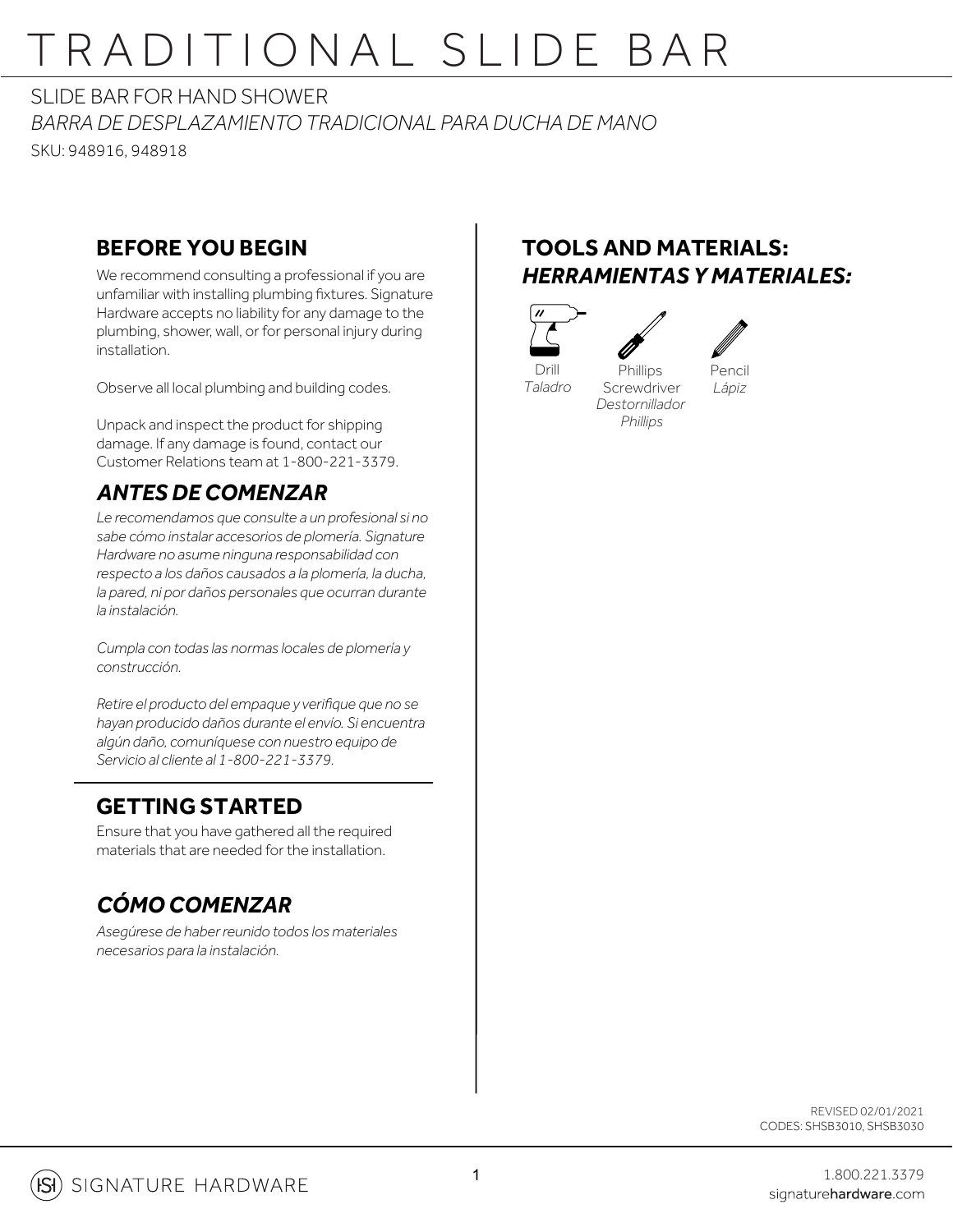## TRADITIONAL SLIDE BAR

SLIDE BAR FOR HAND SHOWER

*BARRA DE DESPLAZAMIENTO TRADICIONAL PARA DUCHA DE MANO* SKU: 948916, 948918

#### **INSTALLATION** *INSTALACIÓN*

1. Using the drill make the holes in the wall as shown in the following image.

Note: Before drilling, use a level to ensure proper orientation and level placement. Insert the provided plastic anchors into the holes (1).

*1. Realice orificios en la pared con el taladro como se muestra en la imagen siguiente.*

*Nota: Antes de perforar, use un nivel para garantizar la orientación y el nivel de colocación adecuados. Inserte los anclajes de plástico provistos en los orificios (1).*



2. Position slide bar (2) over mounting hole and secure with provided hardware (3) cover exposed screw with  $cap (4)$ .

*2. Coloque la barra de desplazamiento (2) sobre el orificio de montaje y fíjela con el material provisto (3) y cubra los tornillos expuestos con tapones (4).*



### **CARE INSTRUCTIONS** *INSTRUCCIONES DE CUIDADO*

To preserve the finish of your product, apply non-abrasive wax. Any cleaners should be rinsed off immediately. Do not use abrasive cleaners on the product.

*Para conservar el acabado del producto, aplique cera no abrasiva. Cualquiera sea el tipo de limpiador que se utilice, se debe enjuagar inmediatamente. No use limpiadores abrasivos en el producto.*